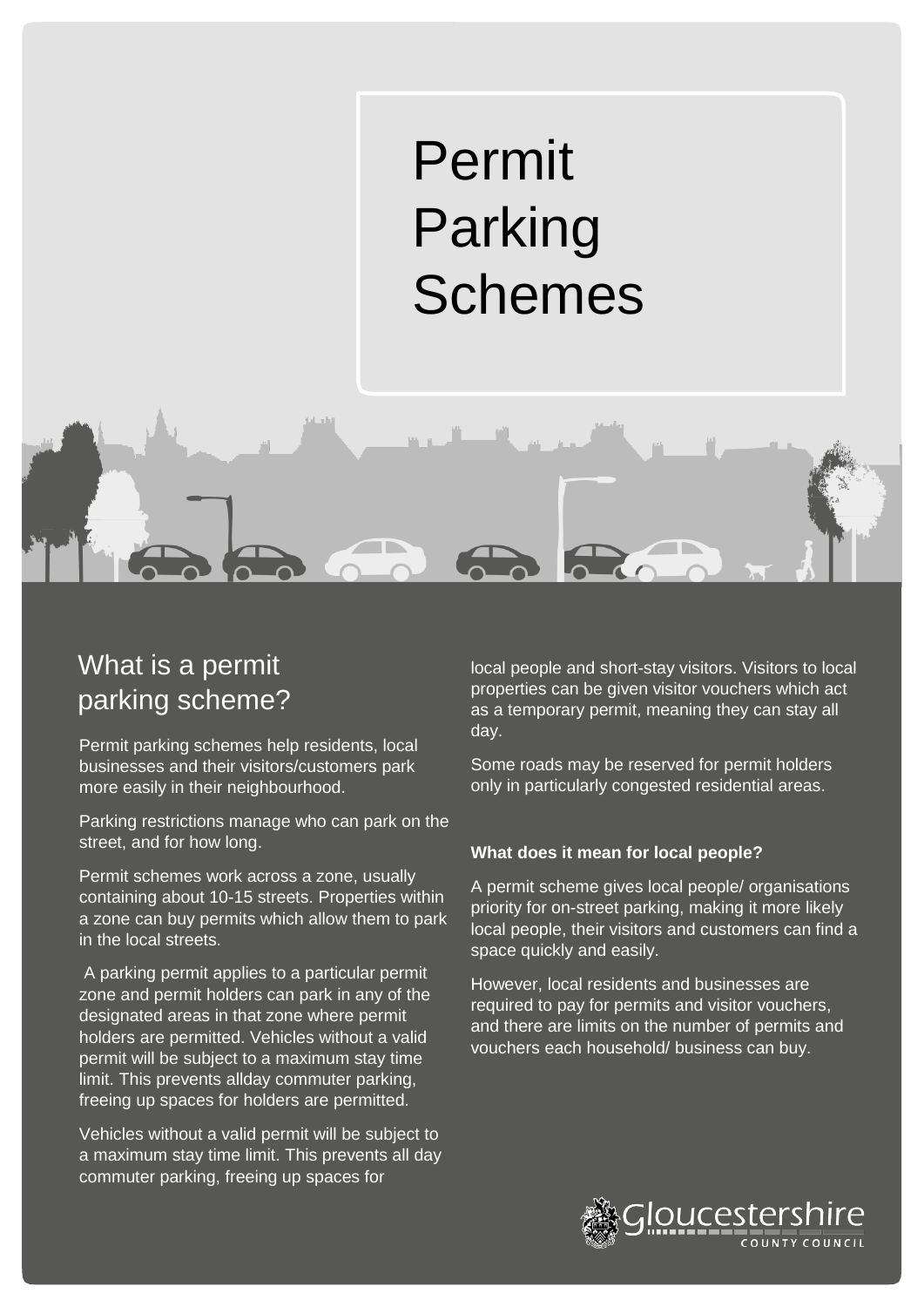### What types of permit are available?

This table gives a summary of the types of permits available, their cost, and the maximum number of permits each property can buy.

| <b>Type of Permit</b>                                                                   | <b>Annual Cost</b>                                      | <b>Maximum</b>            |
|-----------------------------------------------------------------------------------------|---------------------------------------------------------|---------------------------|
| <b>Resident Permit</b>                                                                  | £61.80 for 1st £123.60 for 2nd                          | Two permits per household |
| <b>Reduced Charge Permit</b><br>'Eco' cars (Vehicle<br>Excise Duty Band 'A')            | 1st Permit - £30 per year<br>2nd Permit - £60 per year  | Two permits per household |
| Motorcycles under 300cc<br>(motorcycles over 300cc require<br>a normal Resident Permit) | 1st Permit - £31 per year<br>2nd Permit - £62 per year  | Two permits per household |
| <b>Business Permit</b>                                                                  | £320 each                                               | Two Permits per business  |
| <b>Business Permit for Imperial</b><br>Square, Cheltenham                               | £955 each                                               | Two Permits per business  |
| <b>Carers Permit</b>                                                                    | Free of Charge                                          | No Limit                  |
| <b>Visitor Voucher</b>                                                                  | £13.00 per set of 10                                    | 50 per household per year |
| <b>Hotel Voucher</b>                                                                    | £2.60 per voucher                                       | No Limit                  |
| <b>Waivers</b>                                                                          | Green Waivers (in permitted<br>parking areas) - £20/day |                           |
|                                                                                         | Red Waivers (in no Waiting<br>areas) - £25/day          |                           |

### **Eligible households** - are those with a business or household within a permit zone.

**Residents Parking Permit** - Eligible households can purchase up to two resident parking permits. Residential permits will be issued to a specific vehicle and registration number. They can be purchased monthly, and if bought in this way, transferred between different vehicles each month. The charge for monthly permits is simply 1/12th of the annual cost. Resident's permits will be issued virtually – you will not have a paper permit to display in the windscreen.

**Visitor Vouchers** – Eligible residential properties can purchase up to 50 visitor vouchers per year. Visitor vouchers apply for one calendar day and are issued to a specific visiting vehicle. They are issued virtually – you will not have a paper voucher to display in the windscreen. You do not need to buy a permit to be able to buy visitor vouchers. Businesses cannot buy visitor vouchers.

**Business Parking Permit** - Eligible businesses will be able to purchase up to two Business parking permits. Business permits can only be

bought annually and will be issued to a specific vehicle and registration number. They will be issued virtually – you will not have a paper permit to display in the windscreen.

**Carer permits (Free)** – Those providing essential care to someone who lives within the scheme will be issued with a carer permit, free of charge. Professional organisations and nonprofessional carers (e.g. family members, etc.) are eligible for carer permits. Proof that an individual requires care in their home will need to be supplied before a permit is issued. Carer permits will be issued virtually – you will not have a paper permit to display in the windscreen.

**Waivers** - A waiver (or Tradesmen) permit can be used to be able to park a vehicle in a specified location when no visitors' permits are available, or the vehicle is required to park on yellow lines within a location for carrying out works on a property.

The permit does not need to be displayed in the vehicle, as the enforcement officers have access to a real-time list of vehicles that are covered by the waiver permits in the location.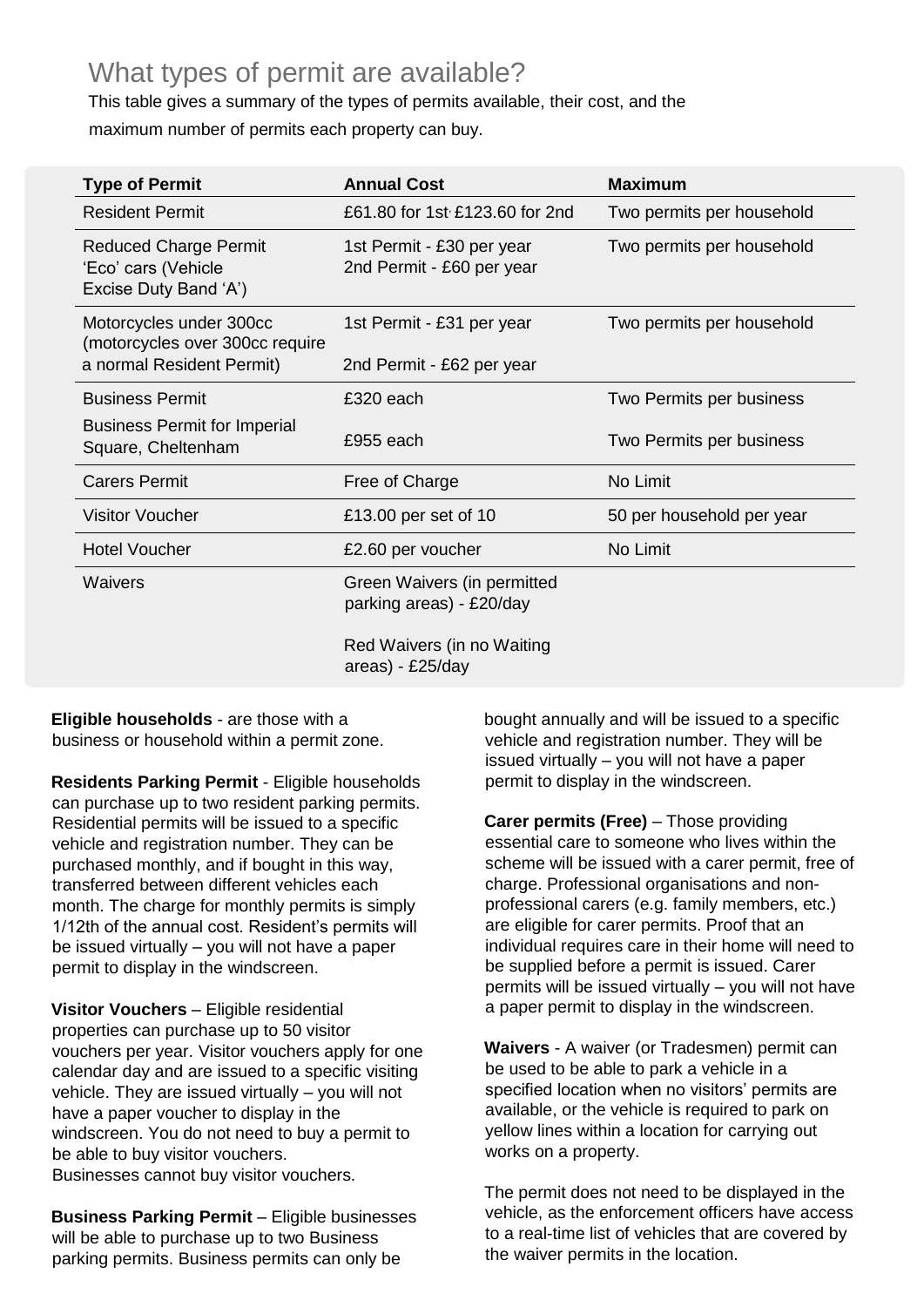# Who can buy a Parking Permit?

Firstly, a household/business must be within the permit zone boundary defined for each scheme.

To be eligible for a Resident Parking Permit, council tax payments must come directly from the household.

Should a tenant's council tax be included in their rent payment, ordinary practice would be for the landlord to purchase permits and make them available to tenants at their discretion. Application directly from tenants in these cases will be considered on a discretionary basis. Points that will be considered include; the number of rented units in the property; the size of the units in . the rented property; and the permanency of the letting arrangements.

The council reserves the right not to issue permits to some buildings with very high multiple occupancy or offering temporary or short stay accommodation.

Business permits will only be available to businesses that operate from premises within the zone, and pay rates on the property. There will be no allocation of visitor vouchers to businesses.

Carers Permits will be issued free of charge to those residents who can show a need for care at home – this may be a letter from Social Services, or a district nurse indicating a requirement for such a permit. All carers' permits will be issued on a discretionary basis

### How are permits issued?

### **Resident Permit, Visitor Vouchers & Carer Permits**

GCC use a 'virtual permit' system. The registration numbers of vehicles with valid permits or vouchers are recorded. Enforcement officers check this information using hand held computers as they patrol.

Residents can manage their permits and visitor vouchers through an online account, or over the phone.

Resident permits can be bought on a monthly basis, at one 12th of the annual charge.

Paper permits and visitor vouchers are **no longer issued.**

### **Business Permits**

GCC use a 'virtual permit' system. The registration numbers of vehicles with valid permits are recorded. Enforcement officers check this information using hand held computers as they patrol.

Businesses can manage their permits through an online account, or over the phone.

Business Permits are issued on an annual basis. Paper permits are **no longer issued.**

# When do permit schemes operate?

The times and days a scheme operates varies from scheme to scheme to reflect local issues and periods of parking congestion. In general, operating times are designed to match local car parks, but take account of local factors such as night-time attractions etc. Suitable operating hours are developed through discussions with local people during consultation.

Outside the hours / days of operation, any vehicles will be able to park, without time limit and without needing a permit or voucher.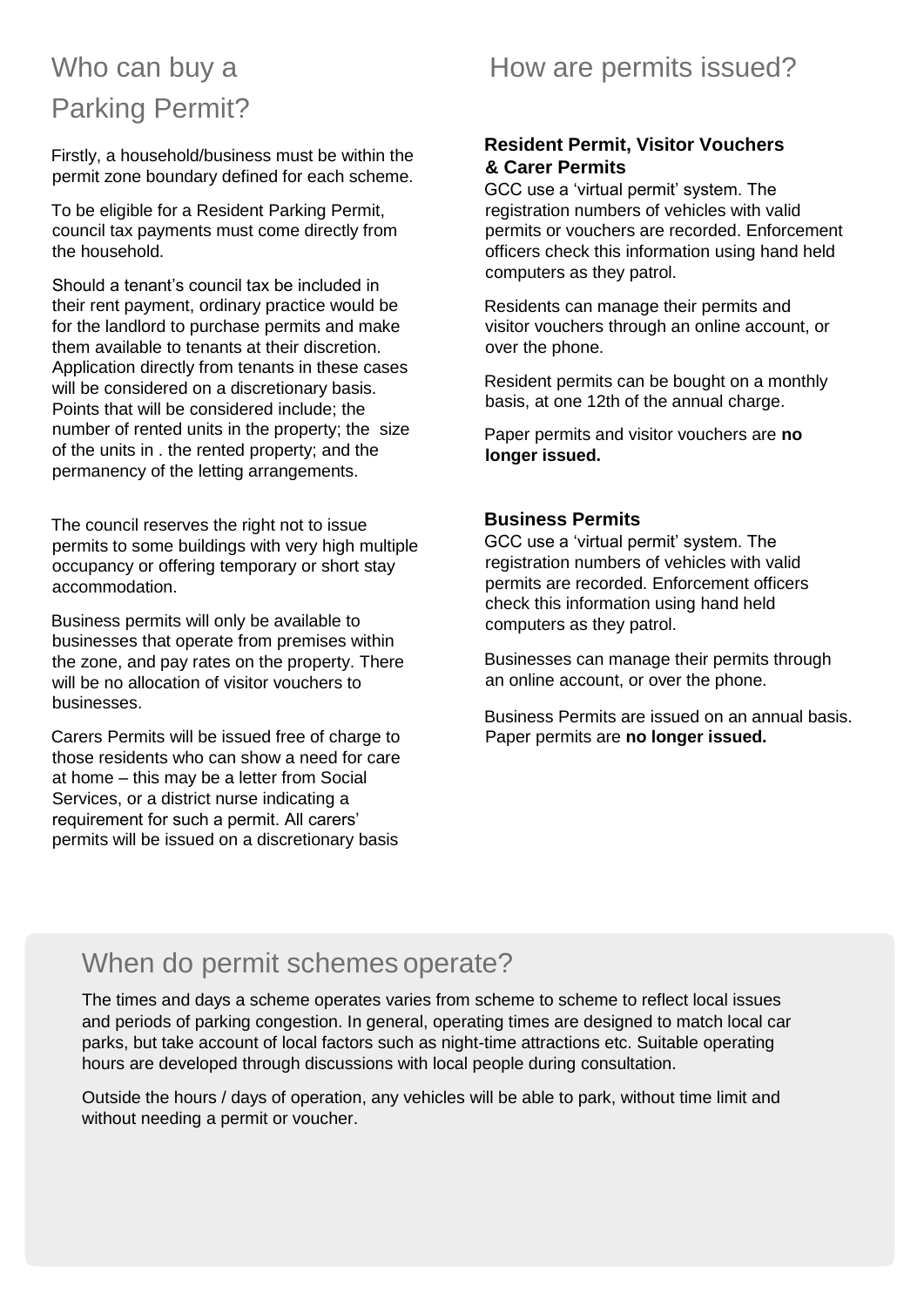# FAQs

### **Why is there a charge for permits?**

A charge is made for permits to cover the costs of enforcing and administering the scheme. The Council has a policy that the costs of permit schemes should be covered by those that benefit from them, and not subsidised from wider Council funds.

### **Do permit schemes mean Pay & Display?**

No. Most permit parking areas in Gloucestershire allow non-permit holders to park for a couple of hours free of charge. This helps support local businesses by helping their customers park easily. In some areas Pay & Display may be included to address particular issues, but this is not the norm.

### **What happens if I need more than two permits/50 Visitor vouchers?**

These limits are set to give everyone a fair chance of parking in congested areas. Additional permits / vouchers will not be issued. No single property will be eligible for more than two permits in any circumstances.

### **Does a permit guarantee me a parking space?**

No. Spaces are not allocated to specific properties or permits. A permit scheme simply reduces parking congestion, and gives people a much better opportunity to park in their neighbourhood.

### **What happens if I need a tradesman to work on my property?**

There are a number of options:

For short jobs, tradesmen can park in shared use areas up to the maximum stay period. For longer jobs, tradesmen can apply for a waiver, which allows them to park in the area whilst carrying out work on local properties – a small administration charge is made for waivers Alternatively, residents can give the tradesmen one of their allocation of visitor vouchers.

### **Do Blue Badge holders need a permit as well?**

Local residents that are Blue Badge holders would still need to buy a permit to park for long periods in the permit zone. In locations where non-permit holders can park, Blue Badge holders can park for up to 3 hours, free of charge, as normal. Blue Badge holders must display the badge and clock, visible within the vehicle.

### **What does Virtual Mean?**

The Permits are issued electronically by means of a central computer system and the enforcement officers will be aware of your permit via handheld computers used as part of their patrols. You will therefore not need to display a paper permit in your vehicle. Are refunds given if I move house? As stated in our Terms & Conditions, no refunds will be given. Permits can be purchased annually or monthly.

### **Are refunds given if I move house?**

As stated in our Terms & Conditions, no refunds will be given. Permits can be purchased annually or monthly.